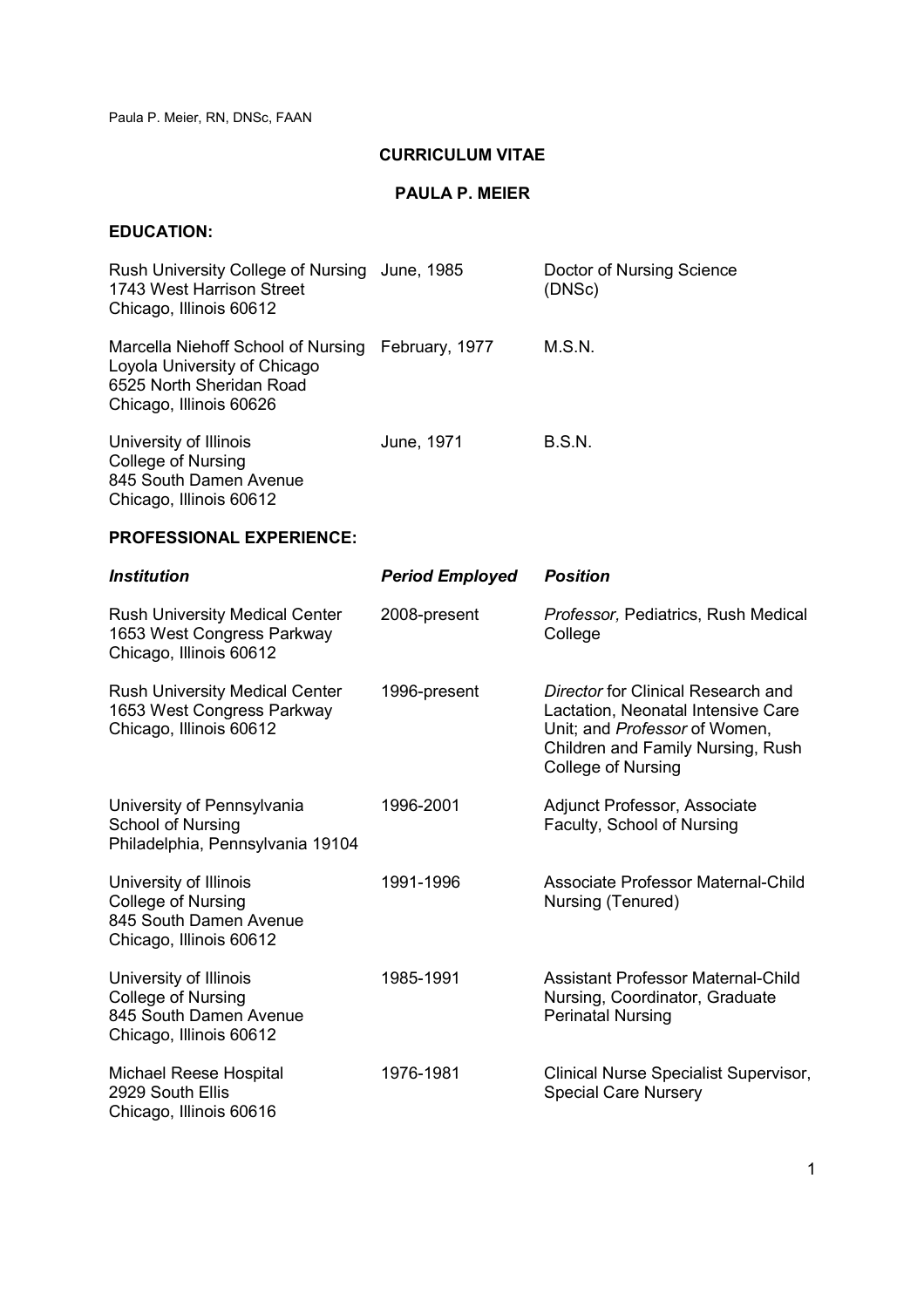### **PROFESSIONAL EXPERIENCE (continued):**

| <i><b>Institution</b></i>                                                                                                 | <b>Period Employed</b>   | <b>Position</b>                                      |
|---------------------------------------------------------------------------------------------------------------------------|--------------------------|------------------------------------------------------|
| Marcella Niehoff School of Nursing<br>Loyola University of Chicago<br>6525 North Sheridan Road<br>Chicago, Illinois 60626 | 1977-1980                | Clinical Instructor (non-salaried)                   |
| University of Illinois Hospital<br>840 South Wood<br>Chicago, Illinois 60612                                              | 1975-1997<br>June-August | <b>Staff Nurse Pediatric ICU</b>                     |
| University of Illinois<br><b>College of Nursing</b><br>845 South Damen<br>Chicago, Illinois 60612                         | 1974-1975                | <b>Teaching Assistant</b>                            |
| Cochran School of Nursing<br>St. John's Riverside Hospital<br>967 North Broadway<br>Yonkers, New York 10706               | 1973-1974                | Instructor, Maternity Nursing                        |
| Tufts-New England Medical Center 1972-1973<br>171 Harrison<br>Boston, Massachusetts 02111                                 |                          | Staff Nurse, Neonatal/Pediatric ICU                  |
| University of Illinois Hospital<br>840 South Wood<br>Chicago, Illinois 60612                                              | 1971-1972                | Staff Nurse II, High-Risk Nursery                    |
| University of Illinois Hospital<br>840 South Wood<br>Chicago, Illinois 60612                                              | 1970-1971                | Student Nurse Assistant, High-Risk<br><b>Nursery</b> |

### **DISSERTATION RESEARCH:**

"The Effects of Breast and Bottle Feeding on Transcutaneous Oxygen Pressure (TcPO $_2$ ) in Small Preterm Infants"

### **FUNDED RESEARCH: In Progress:**

Department of Adult Health and Gerontologic Nursing & Women, Children and Family Nursing *Psychological distress in mothers of VLBW infants: Association with parenting, breastmilk and maternal role development.* \$5,000 Role: Co-Investigator

Rush University Pilot Program Grant Johnson (PI) 09/2011-08/2013 *Economic Model of Human Milk as a Long-Term Strategy in Extremely Low Birth Weight Infants (ELBW).* \$100,000. Role: Co-Investigator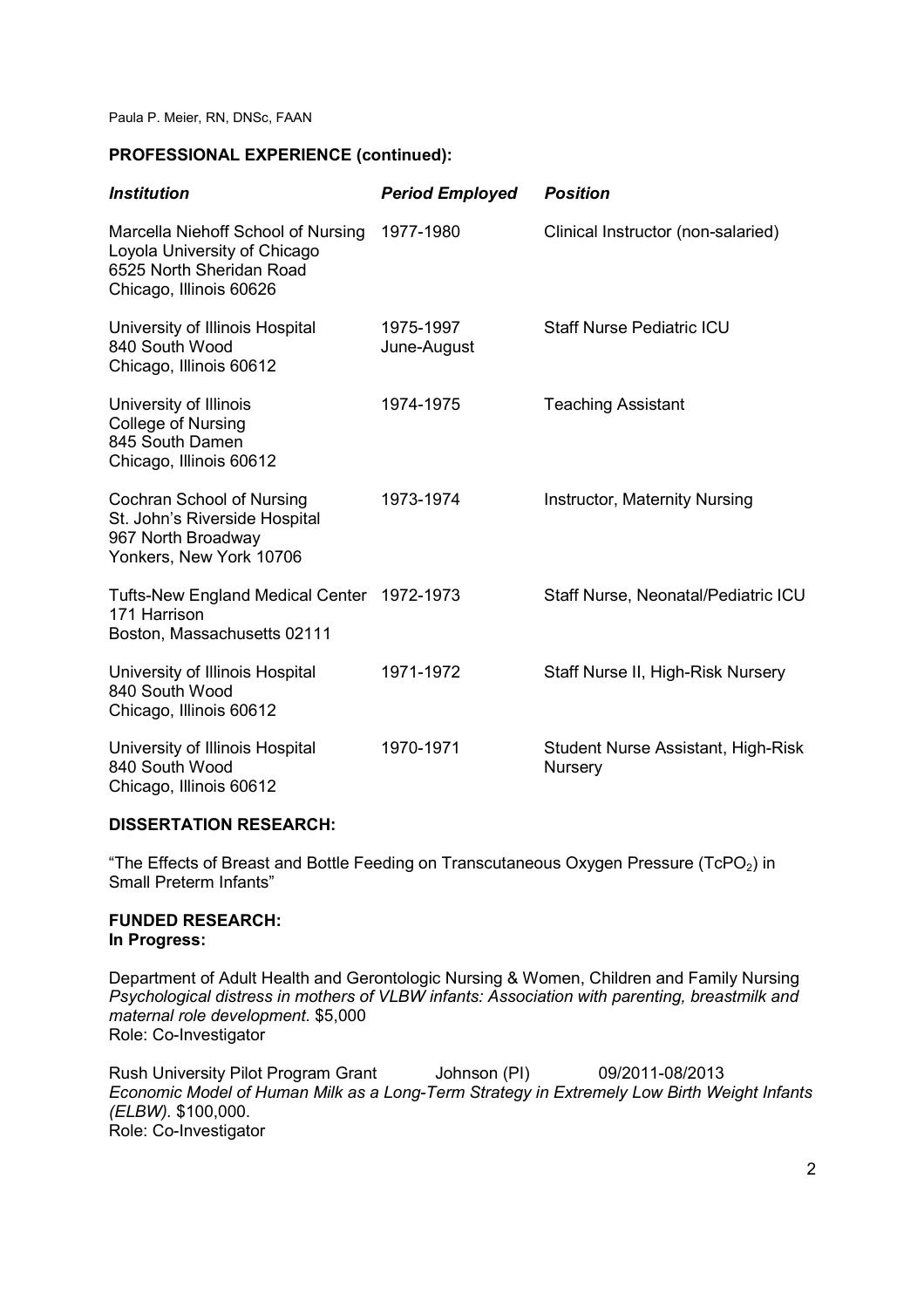#### **FUNDED RESEARCH (continued): In Progress:**

AHRQ: 1R18AE000028 Phillips (PI) 9/20/2010-8/31/2013 *Accelerating Adoption of Comparative Effectiveness Research in Premature Infants.*  Role: Co-Investigator

Rush University Medical Center Johnson (PI) 07/01/2011- 06/30/2013 Scientific Leadership Committee *Economic Model of Human Milk as a Long-Term Strategy in Extremely Low Birth Weight Infants.* \$100,000. Role: Co-Investigator

NIH: RO1NR010009 Meier (PI) 10/2007-05/2012 *Health Outcomes and Cost of Human Milk for Very Low Birthweight Infants.* \$2.76 Million. Role: Principal Investigator

Rush University Pilot Program Grant Patel (PI) 10/2008-03/2012 *The Impact of Early Enteral Feed Type on Initial Gut Microflora and Disease in Very Low Birth Weight Premature Infants.*  Role: Co-Investigator

### **COMPLETED FUNDED RESEARCH (Principal Investigator):**

*Breastfeeding Peer Counselors in the NICU: Increasing Access to Care for Very Low Birthweight Infants.* Illinois Children's Healthcare Foundation, Hinsdale, IL. January, 2005- December, 2007. \$190,000.

*Comfort and Effectiveness of New Breast Pumping Patterns for Mothers of Premature Infants.*  Medela, Inc. June, 2006-June, 2007. \$12,000.

*Accuracy of a New Centrifuge for Measuring Creamatocrits in the NICU.* Separation Technology, Orlando, FL. September, 2003-September, 2004. \$24,000.

*Comfort and Effectiveness of the Symphony Breastpump: A Multi-Site, Randomized Comparison of Three Suction Patterns.* Medela, Inc. July 1, 2002-June 30, 2004. \$150,000.

*Rush Mother's Milk Club: Profile and Breastfeeding Outcomes.* Rush College of Nursing Research Resource Fund. July 1, 1997-June 30, 1998. \$4,975.

*Nursing Management of Breastfeeding for Preterm Infants.* (FIRST award) National Center for Nursing Research, NIH. September 1988-August 1994. \$550,000.

*The Accuracy of a New Scale for In-Home Test-Weighing for NICU Mothers and Infants.*  Medela, Inc. May 1993-December 1993. \$4,300.

*Reliability of In-Bed Weighing Procedures for High Risk Infants.* Biomedical Research Support Grant. April 1989-April 1990. \$1,930.

*Patterns of Intake during Breast Feeding in Preterm Infants.* American Nurses' Foundation. October 1987-January 1989. \$2,696.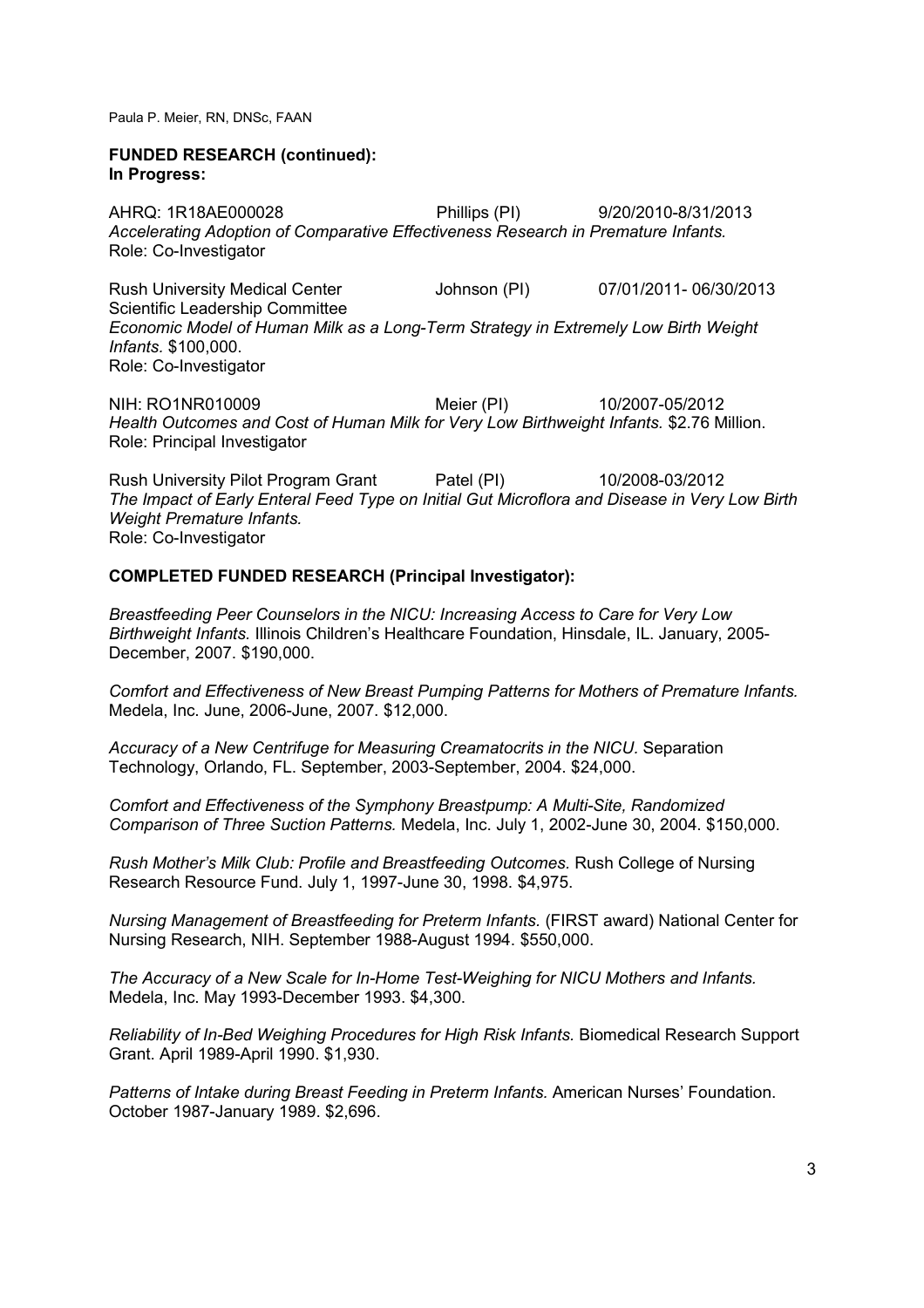### **COMPLETED FUNDED RESEARCH (Principal Investigator) (continued):**

*Bottle and Breastfeeding: Physiological Effects on Preterm Infants.* NANN (National Association of Neonatal Nurses). December 1987-December 1988. \$2,496.

*Feeding Warm and Unwarmed Formula: Physiologic Effects on Preterm Infants.* NAACOG (Nurses Association of the American College of Obstetricians and Gynecologists). June 1987- June 1988. \$2,000.

*Infant Scales: Determination and Comparison of Reliability and Validity.* University of Illinois College of Nursing Biomedical Research Support Grant (#2S07-RR05776-06, Division of Research Resources, National Institutes of Health). November 1986-October 1987. \$1,981.

*Bottle and Breastfeeding: Physiologic Effects on Preterm Infants.* University of Illinois College of Nursing Intramural Grant. June 1987. \$5,550.

#### **COMPLETED FUNDED RESEARCH (Co-Investigator):**

*A Randomized Study of Human Milk-Based versus Bovine-Based Nutrition for Very Low Birth Weight Pre-term Infants.* Prolacta Bioscience. Role: Co-Investigator. January 2008-February 2009. \$120,000.

*The Effect of Human Milk Feedings on Growth Velocity and Major Morbidity in Extremely Low Birth Weight Infants in the Neonatal Intensive Care Unit.* Rush University Committee on Research. 2005-2007. \$13,742.

*Maternal Milk Volume (MMV) and Milk Transfer (MT) for Low-Birthweight Infants (<2500g) in Ecuador: Comparison of Electric Breast Pump and Hand Expression.* Rush College of Medicine Summer Research Award to a Medical Student (Shelby Joseph and Julie Matthews). Ushanalini Vasan, Principal Investigator. (Role as Co-PI included serving as student's academic sponsor for this award). June-September, 2003. \$4,000.

*Breastfeeding Services for LBW Infants—Outcomes and Cost—Minority Supplement.* National Institute of Nursing Research, NIH (Grant R01NR03881). Linda P. Brown, Principal Investigator, 1996-2000. \$170,987.

*Low Income Women Can do it, Too! Dose and Cost of Own Mother's Milk Feedings for Very Low Birth Weight Infants.* Medela, Inc. Stefanie Spanier Mingolelli, Principal Investigator. July 1999-June 2000. \$5,000.

*Lactoengineering Own Mother's Milk for Very Low Birthweight Infants: Effect on Weight Gain for a Cohort of Nigerian Infants.* Rush College of Medicine Summer Research Award to a Medical Student (Rebecca Hampton). Tina Slusher, Principal Investigator. (Role as Co-PI included student's academic sponsor for this award) June-August 1999. \$2,000.

*Maternal Experiences of Breast Feeding a Preterm Infant in the Post-Discharge Period.*  University of Illinois College of Nursing Internal Research Support Fund. Karen L. Kavanaugh, Principal Investigator, November 1990. \$2,906.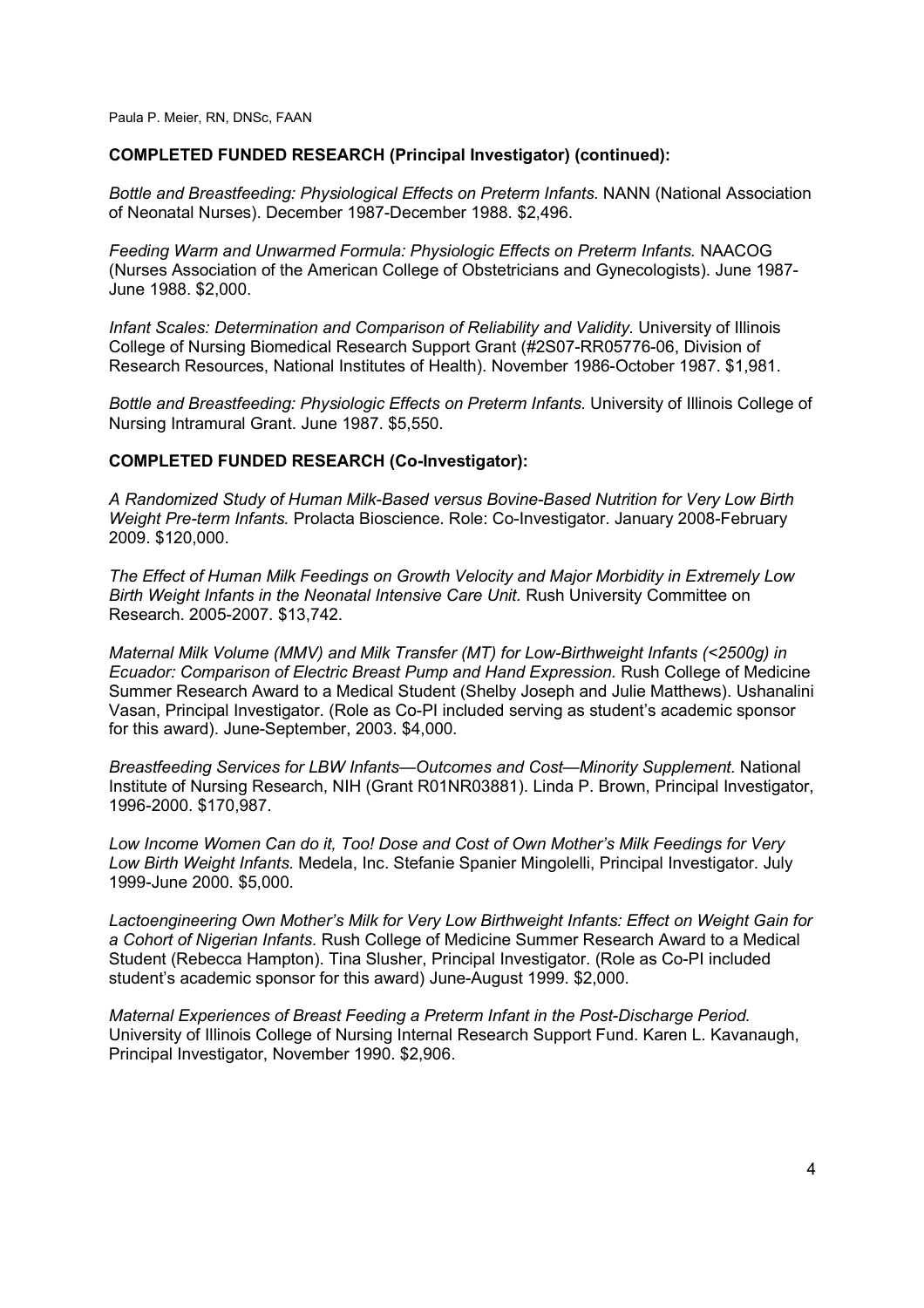## **FUNDED NATIONAL RESEARCH SERVICE AWARDS (NRSA):**

Chathas, M. K. *Nursing Management of Infants with PCVC's* (Fellowship #F31 NR06189-02). National Institutes of Health; 1989-1991. \$37,500/yr. Role: Sponsor.

DeMonterice-Dowling, D. *Responses of Preterm Infants to Enteral Feeding* (Fellowship #F31 NR06667). National Institutes of Health; 1991-1993. \$38,400/yr. Role: Sponsor.

Rodriguez, N. *Infection in ELBW Infants: Protection with Mothers' Milk* (Fellowship #1F31) NR07584). National Institutes of Health; 2000-present. \$32,788/yr. Role: Sponsor.

#### **AHRQ DISSERTATION GRANT FOR DOCTORAL STUDENTS:**

Jegier, Briana J. *The economics of mothers' milk feedings in the neonatal intensive care unit*  (September 2006-September 2007). Role: Co-sponsor.

#### **PUBLICATIONS: Journal Manuscripts:**

- Meier, P. P., Engstrom, J. L., & Rossman, B. (2013). Breastfeeding peer counselors as direct lactation care providers in the neonatal intensive care unit. *JOGNN.* (in press).
- Patel, A., Johnson, T. J., Engstrom, J. L., Fogg, L. F., Jegier, B., Bigger, H. R., & Meier, P. P. (2012). Impact of early human milk on sepsis and health care costs in very low birth weight infants. *Journal of Perinatology.* (in press).
- Rossman, B., Engstrom, J. L, & Meier, P. P. (2012). Healthcare providers perceptions of breastfeeding peer counselors in the neonatal intensive care unit. *Research in Nursing and Health, 35* (5), 460-474.
- Higgins, R. D., Devaskar, S., Hay, W. W., Ehrenkranz, R. A., Greer, F. R., Kennedy, K., Meier, P., Papile, L., & Sherman, M. P. (2012). Executive summary of the workshop "Nutritional challenges in the high risk infant". *Journal of Pediatrics, 160* (3), 511-516.
- Johnson, T. J., Patel, A., Jegier, B., Engstrom, J., & Meier, P. (2012). The cost of morbidities in very low birth weight infants. *Journal of Pediatrics. Aug 18, 2012. [Epub ahead of print].*
- Meier, P. P., Engstrom, J. L., Janes, J. E., Jegier, B. J., & Loera, F. (2011). Breast pump suction patterns that mimic the human infant during breastfeeding: greater milk output in less time spent on pumping for breast pump-dependent mothers with premature infants. *Journal of Perinatology, 32,* 103-110.
- Rossman, B., Engstrom, J. L., Meier, P. P., Vonderheid, S., Norr, K. F., & Hill, P. D. (2011). "They've walked in my shoes": Mothers of very low birthweight infants and their experiences with breastfeeding peer counselors in the neonatal intensive care unit. *Journal of Human Lactation, 27,* 14-24.
- Meier, P. P., Engstrom, J. L., Patel, A. P., Jegier, B. J., & Bruns, N. E. (2010). Improving the use of human milk during and after the NICU stay. *Clinics in Perinatology, 37,* 217-245.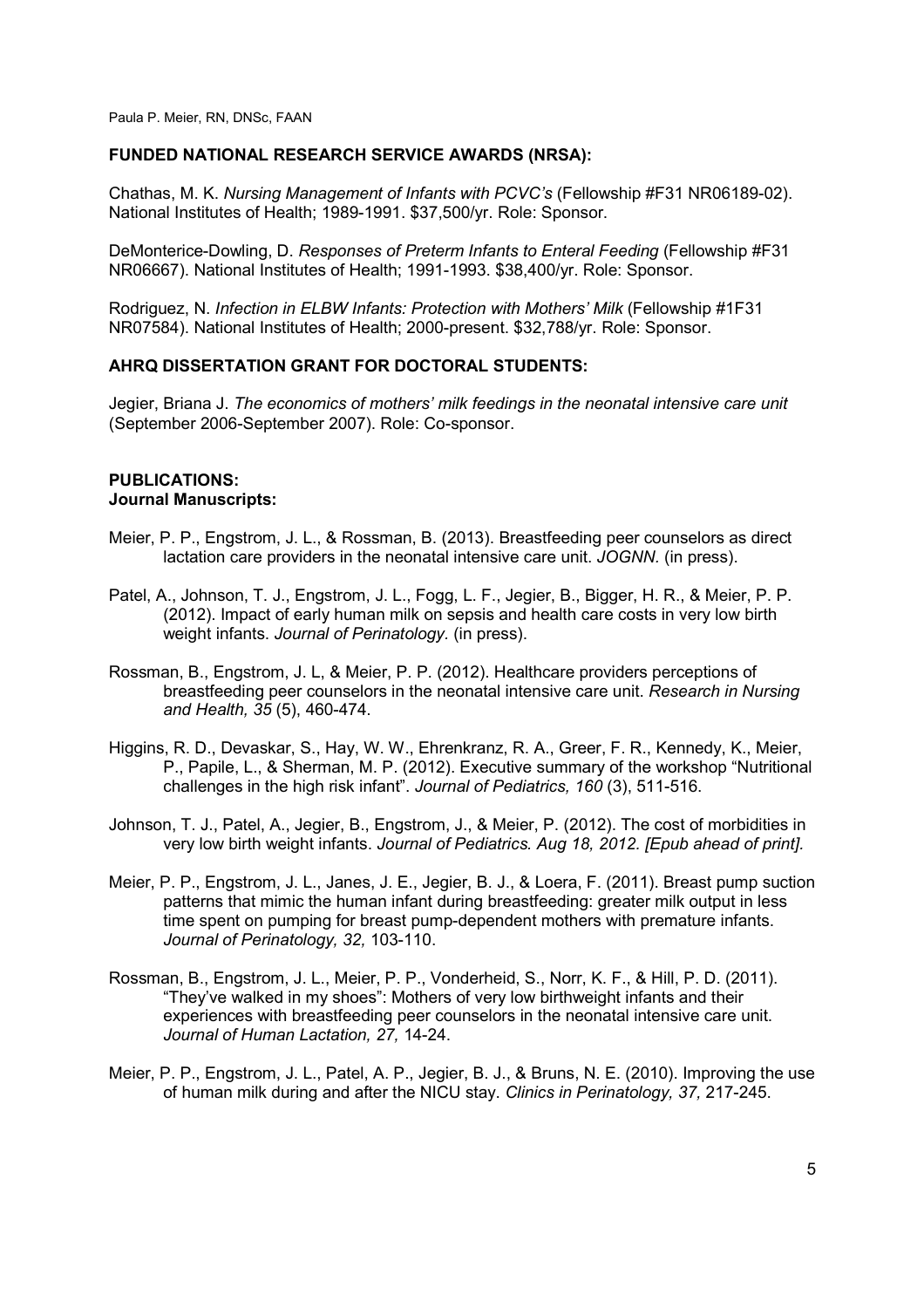- Jegier, B. J., Meier, P. P., Engstrom, J. L., & McBride, T. (2010). The initial maternal cost of providing 100 mLs of human milk for very low birthweight infants in the neonatal intensive care unit. *Breastfeeding Medicine, 5,* 1-7.
- Sullivan, S., Schanler, R. J., Kim, J. H., Patel, A. L., Trawöger, R., Kiechl-Kohlendorfer, U., Chan, G. M., Blanco, C. L., Abrams, S., Cotton, C. M., Laroia, N., Ehrenkranz, R. A., Dudell, G., Cristofalo, E. A., Meier, P. P., Lee, M. L., Rechtman, D. J., & Lucas, A. (2010). An exclusively human milk-based diet is associated with a lower rate of necrotizing enterocolitis than a diet of human milk and bovine milk-based products. *The Journal of Pediatrics 156*(4), 562-567.
- Rodriguez, N. R., Meier, P. P., Groer, M. W., & Zeller, J. M. (2009). Oropharyngeal administration of colostrum to extremely low birth weight infants: Theoretical perspectives. *Journal of Perinatology, 29,* 1-7.
- Patel, A. L., Engstrom, J. L., Meier, P. P., Jegier, B. J., & Kimura, R. E. (2009). Calculating postnatal growth velocity in very low birth weight (VLBW) infants. *Journal of Perinatology, 29,* 618-622.
- Meier, P. P., Engstrom, J. L., Hurst, N. M., Ackerman, B., Allen, M., Motykowski, J. E., Zuleger, J. L., & Jegier, B. J. (2008). A comparison of the efficiency, efficacy, comfort and convenience of two hospital-grade electric pumps for mothers of very low birthweight infants. *Breastfeeding Medicine, 3*(3), 141-150.
- Meier, P. P., & Engstrom, J. L. (2007). Evidence-based practices to promote exclusive feeding of human milk in very low- birthweight infants. *Neoreviews, 8,* e467-477.
- Patel, A. L., Meier, P. P., & Engstrom, J. L. (2007). The evidence for use of human milk in very low-birthweight preterm infants. *Neoreviews, 8,* e459-466.
- Meier, P. P., Furman, L. M., & Degenhardt, M. (2007). Increased lactation risk for late preterm infants and mothers: Evidence and management strategies to protect breastfeeding. *Journal of Midwifery Women's Health, 52,* 579-587.
- Engstrom, J. L., Meier, P. P., Jegier, B., Motykowski, J. E., & Zuleger, J. L. (2007). Comparison of milk output from the right and left breasts during simultaneous pumping in mothers of very low birthweight infants. *Breastfeeding Medicine, 2*(2), 83-91.
- Meier, P. P., & Engstrom, J. L. (2007). Test weighing for term and preterm infants an accurate procedure (letter). *Archives of Disease in Childhood Fetal and Neonatal Edition, 92,* 155- 156.
- Slusher, T., Slusher, I., Biomdo, M., Bode-Thomas, F., Curtis, B., & Meier, P. P. (2007). Electric breast pump use increases maternal milk volume in African Nurseries. *Journal of Tropical Pediatrics, 53*(2), 125-130.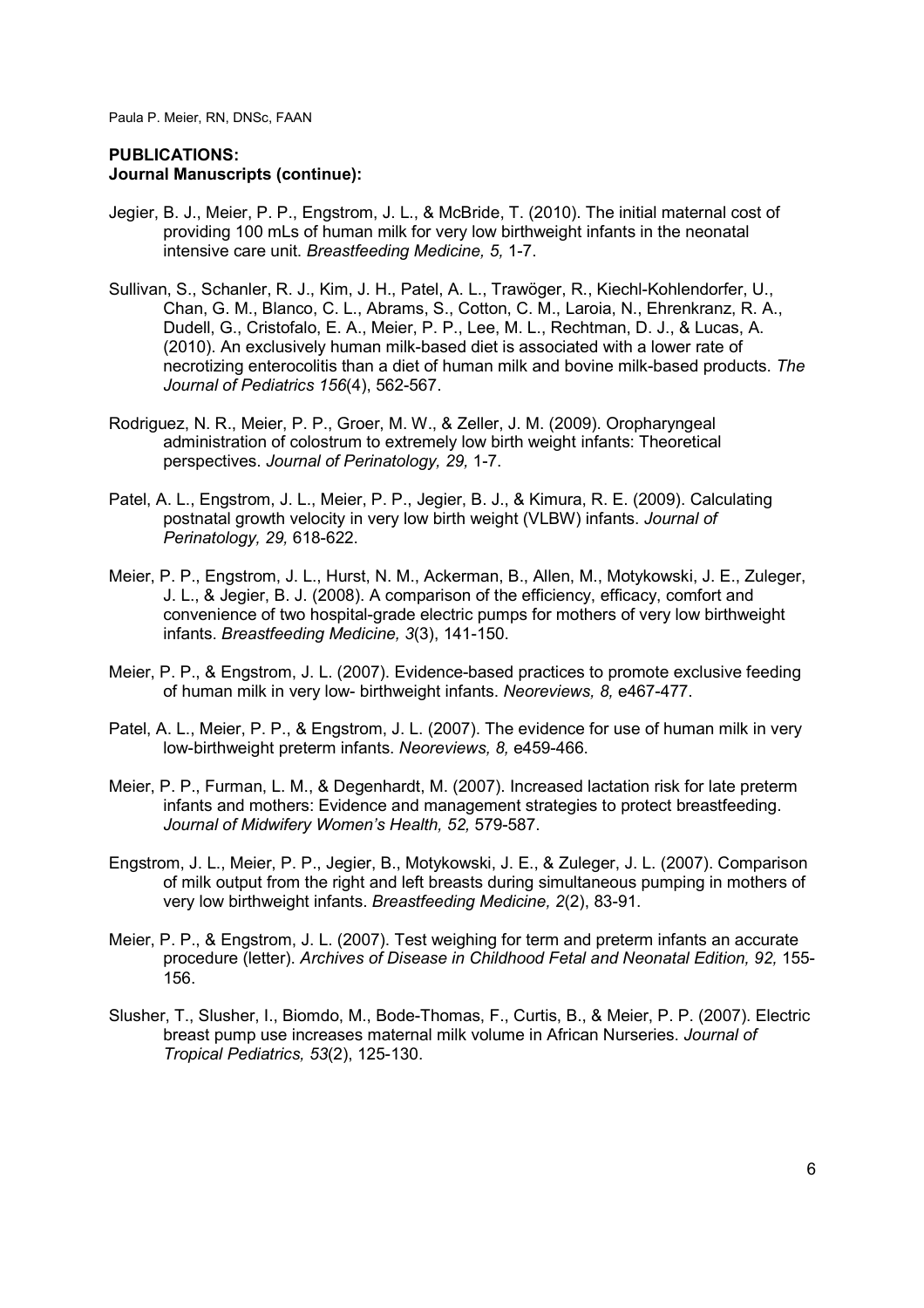- Meier, P., Engstrom, J. L., Zuleger, J. L., Motykowski, J. E., Vasan, U., Meier, W. A., Hartmann, P. E., & Williams, T. M. (2006). Accuracy of a user-friendly centrifuge for measuring creamatocrits on mothers' milk in the clinical setting. *Breastfeeding Medicine, 1*(2), 79- 87.
- Patel, A.L., Engstrom, J. L., Meier, P. P., & Kimura, R. E. (2005). Accuracy of methods for calculating postnatal growth velocity in extremely low birth weight infants. *Pediatrics, 116,* 1466-1473.
- Meier, P. (2005). Concerns regarding industry-funded trials (Letter to the Editor). *Journal of Human Lactation, 21,* 121-123.
- Rodriguez, N. A., Miracle, D. J., & Meier, P. P. (2005). Sharing the science on human milk feedings with mothers of vey-low-birth-weight infants. *JOGNN, 34,* 109-119.
- Miracle, D. J., Meier, P. P., & Bennett, P. (2004). Mothers' decisions to change from formula to mothers' milk for very-low-birth-weight infants. *JOGNN, 3*(6), 692-703.
- Schwarz, B., Fatzinger, C., & Meier, P. P. (2004). Rush SpecialKare Keepsakes: Families celebrating the NICU journey. *MCN, American Journal of Maternal Child Nursing, 29*(6), 354-363.
- Hurst, N. M., Meier, P. P., & Engstrom, J. L., et al. (2004). Mothers performing in-home measurement of milk intake during breastfeeding of their preterm infants: Maternal reactions and feeding outcomes. *Journal of Human Lactation, 20*(2), 178-187.
- Meier, P. P., Engstrom, J. L., Mingolelli, S., Miracle, D. J., & Kiesling, S. (2004). The Rush Mothers' Milk Club: Breastfeeding interventions for mothers with very-low-birth-weight infants. *JOGNN, 33*(2), 164-174.
- Slusher, T., Hampton, R., Bode-Thomas, F., Pam, S., Akor, F., & Meier, P. P. (2003). Promoting the exclusive feeding of own mother's milk through the use of hindmilk and increased maternal milk volume for hospitalized, low birth weight infants (<1800 grams) in Nigeria: A feasibility study. *Journal of Human Lactation,* 19(2), 191-198.
- Meier, P. P. (2003). Supporting lactation in mothers with very low birth weight infants. *Pediatric Annals, 32*(5), 317-325.
- Brown, L. P., Bair, A. H., & Meier, P. P. (2003). Does federal funding for breastfeeding research target our national health objectives? *Pediatrics, 111*(4), e360-364.
- Meier, P. P., Engstrom, J. L., Murtaugh, M. A., Vasan, U., Meier, W. A., & Schanler, R. J. (2002). Mothers' milk feedings in the neonatal intensive care unit: Accuracy of the creamatocrit technique. *Journal of Perinatology, 22*(8), 646-649.
- Dowling, D. A., Meier, P. P., DiFiore, J. M., Blatz, M. A., & Martin, R. J. (2002). Cup-feeding for preterm infants: Mechanics and safety. *Journal of Human Lactation, 18*(1), 13-20.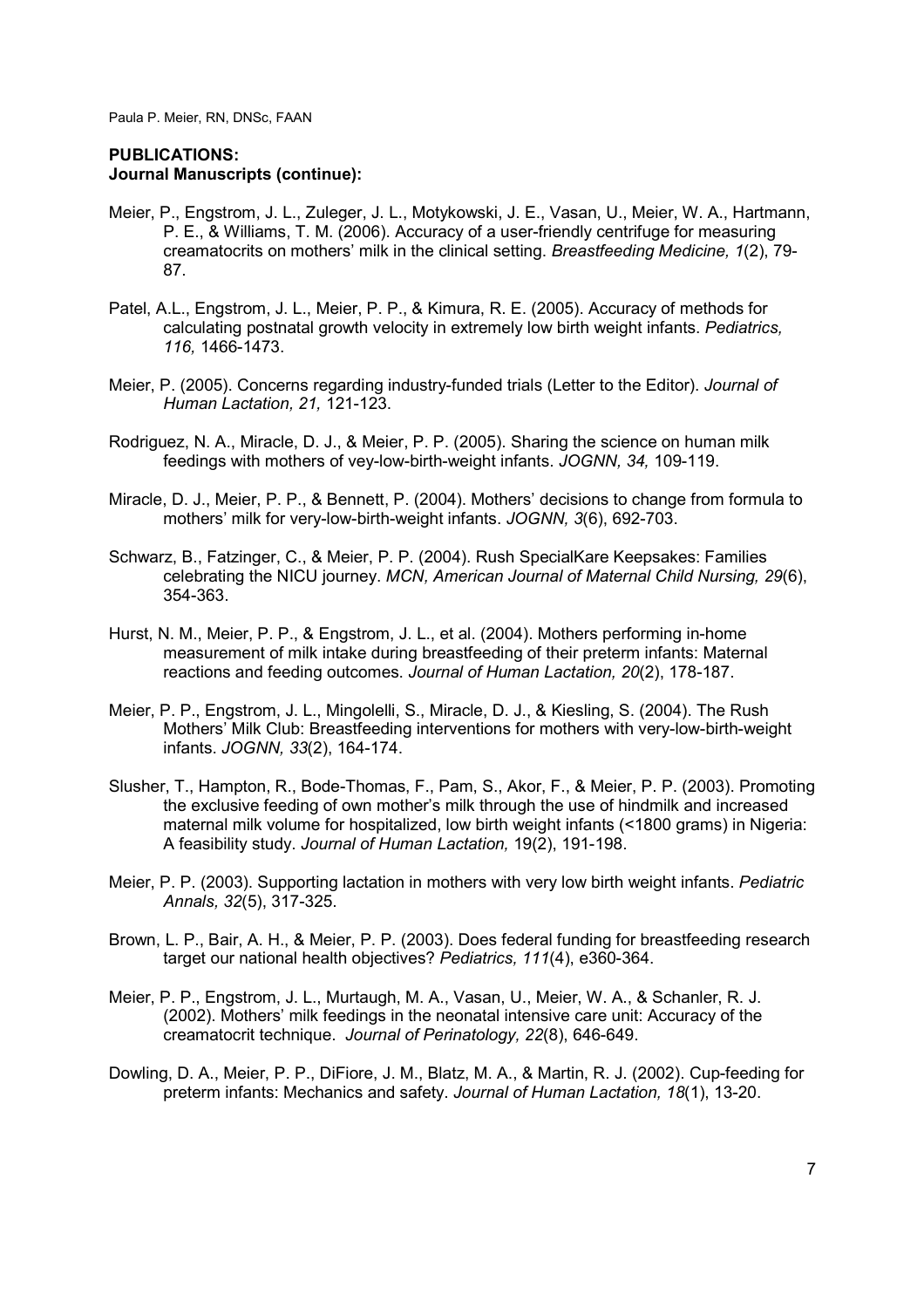- Meier, P. P. (2001). Breastfeeding in the special care nursery: Prematures and infants with medical problems. *The Pediatric Clinics of North America, 48*(2), 425-442.
- Griffin, T. L., Meier, P. P., Bradford, L. P., Bigger, H. R., & Engstrom, J. L. (2000). Mothers' performing creamatocrit measures in the NICU: Accuracy, reactions and cost. *JOGNN, 29*(3), 249-257.
- Meier, P. P., Brown, L. P., Hurst, N. M., Spatz, D. L., Engstrom, J. L., Borucki, L. C., & Krouse, A. M. (2000). Nipple shields for preterm infants: Effect on milk transfer and duration of breastfeeding. *Journal of Human Lactation, 16*(2), 106-113.
- Meier, P. P., Murtaugh, M., Vasan, U., Meier, W. A., & Schanler, R. J. (1999). Modification of the lipid concentration in own mothers' milk feedings in the NICU: Clinical application of the creamatocrit technique. *Pediatric Research (abstracted), 45,* 125A.
- Meier, P. P., Brown, L. P., Hurst, N. M., Spatz, D. L., & Engstrom, J. L. (1999). Nipple shields for preterm infants: Effect on milk intake and duration of breastfeeding. *Pediatric Research (abstracted), 45,* 287A.
- Hurst, N. M., Meier, P. P., & Engstrom, J. L. (1999). Mothers performing in-home measurements of milk intake during breastfeeding for their preterm infants: Effects on breastfeeding outcomes at 1, 2, and 4 weeks post-NICU discharge. *Pediatric Research (abstracted), 45,* 125A.
- Meier, P. P., & Brown, L. P. (1998). Breastfeeding: Letter to the editor. *JOGNN, 27,* 604-605.
- Meier, P. P. (1998). Extremely low birthweight infants: Individualizing the lipid content of own mothers' milk. *Academy of Breastfeeding Medicine News and Views, 4*(1), 1-6.
- Meier, P. P., & Brown, L. P. (1997). Breastfeeding a preterm infant after NICU discharge: Reflections on Ryan's story. *Breastfeeding Abstracts, 17*(1), 3-4.
- Brown, L., Bair, A., Meier, P., Pugh, L., Spatz, D., Borucki, L., & Morin, K. (1998). Accessing online information at the National Institutes of Health: Highlights and practical tips. *Computers in Nursing, 16*(4), 198-201.
- Vasan, U., Meier, P. P., Meier, W. A., & Kristen, D. (1998). Individualizing the lipid content of own mother's milk: Effect on weight gain for extremely low birth weight infants. *Pediatric Research (abstracted), 45,* 278A.
- Meier, P. P., & Brown, L. P. (1997). Letter to the editor. *Journal of Nurse-Midwifery, 42*(1), 65- 66.
- Meier, P. P., & Brown, L. P. (1997). Strategies for assisting breastfeeding in preterm infants. *Recent Advances in Pediatrics, 15,* 137-150. London: Churchill-Livingstone Press.
- Kavanaugh, K., Meier, P., Zimmermann, B., & Mead, L. (1997). The rewards outweigh the efforts: Breastfeeding outcomes for mothers of preterm infants. *Journal of Human Lactation, 13*(1), 15-21.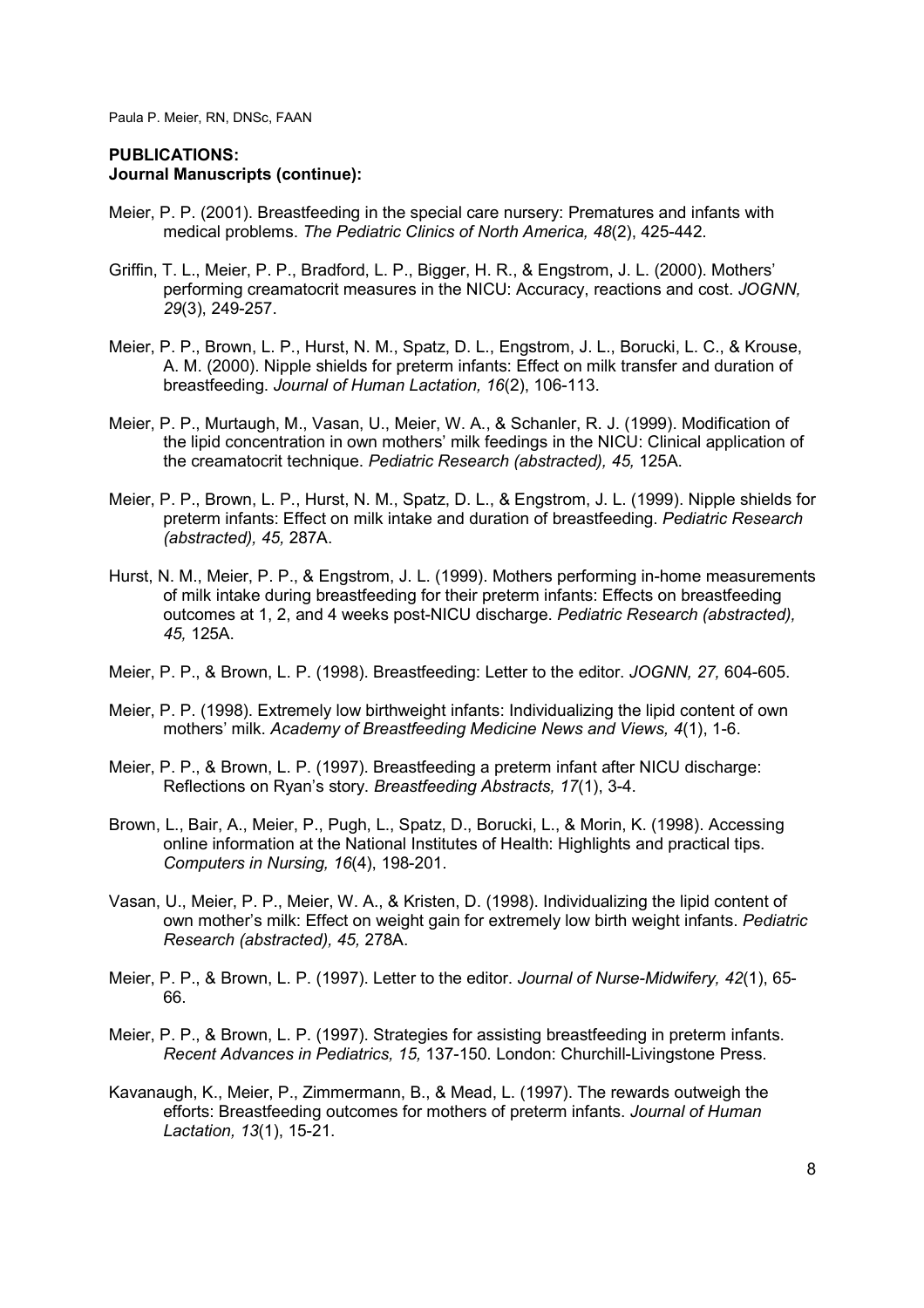#### **PUBLICATIONS: Journal Manuscripts (continue):**

- Jennings, T. L., Meier, P. P., & Meier, W. A. (1997). High lipid and caloric content in milk from mothers of preterm infants. *Pediatric Research (abstracted), 41,* 233A.
- Meier, P. P. (1996). Suck-breathe patterning during bottle and breast feeding for preterm infants. *British Journal of Clinical Practice* (International Congress and Symposium series 215, Major controversies in infant nutrition, T. J. David, Ed, London: Royal Society of Medicine Press), 9-20.
- Meier, P. P., & Brown, L. P. (1996). State of the science: Breastfeeding for mothers and low birth weight infants. *Nursing Clinics of North America, 31*(2), 351-365.
- Brown, L. P., Meier, P. P., Spatz, D. J., Zukowsky, K., & Spitzer, A. (1996). Use of human milk for low birthweight infants. *On-Line Journal of Knowledge Synthesis for Nursing, 3*(27).
- Meier, P. P., Engstrom, J. L., Fleming, B. A., Streeter, P. L., & Lawrence, P. B. (1996). Estimating milk intake of hospitalized preterm infants who breastfeed. *Journal of Human Lactation, 12*, 21-26.
- Kavanaugh, K., Mead, L., Meier, P., Mangurten, H. H. (1995). Getting enough: Mothers' concerns about breastfeeding a preterm infant post-discharge. *JOGNN, 24*, 23-32.
- Engstrom, J. L., Kavanaugh, K. L., Meier, P. P., Boles, E., Hernandez, J., Wheeler, D., & Chuffo, R. (1995). Reliability of in-bed weighing procedures for critically ill infants. *Neonatal Network, 14,* 27-33.
- Meier, P. P., Engstrom, J. L., Crichton, C. L., Clark, D. R., Williams, M. M., & Mangurten, H. H. (1994). A new scale for in-home test-weighing for mothers of preterm and high risk infants. *Journal of Human Lactation, 10*(3), 163-168.
- Brennan-Behm, M., Carlson, E., Meier, P. P., & Engstrom, J. L. (1994). Caloric loss from expressed mothers' milk during continuous gavage infusion. *Neonatal Network,* 13(2), 27-32.
- DeMonterice, D., Meier, P. P., Engstrom, J. L., Crichton, C., & Mangurten, H. (1992). Concurrent validity of a new instrument to measure sucking for preterm infants. *Nursing Research, 41,* 342-346.
- Mead, L. J., Chuffo, R., Lawlor-Klean, P., & Meier, P. P. (1992). Breastfeeding success with preterm quadruplets. *JOGNN, 21,* 221-227.
- Kavanaugh, K. L., Engstrom, J. L., Meier, P. P., & Lysakowski, T. Y. (1990). How reliable are scales for weighing preterm infants? *Neonatal Network, 9*(3), 29-32.
- Meier, P. P., Lysakowski, T. Y., Engstrom, J. L., Kavanaugh, K. L., & Mangurten, H. H. (1990). The accuracy of test weighing for preterm infants. *Journal of Pediatric Gastroenterology and Nutrition. 10,* 62-65.

Ifft, D. L., Engstrom, J. L., Meier, P. P., Kavanaugh, K. L., & Yousuf, C. K. (1989). The reliability of head circumference measurements for preterm infants. *Neonatal Network, 8*(3), 41-45.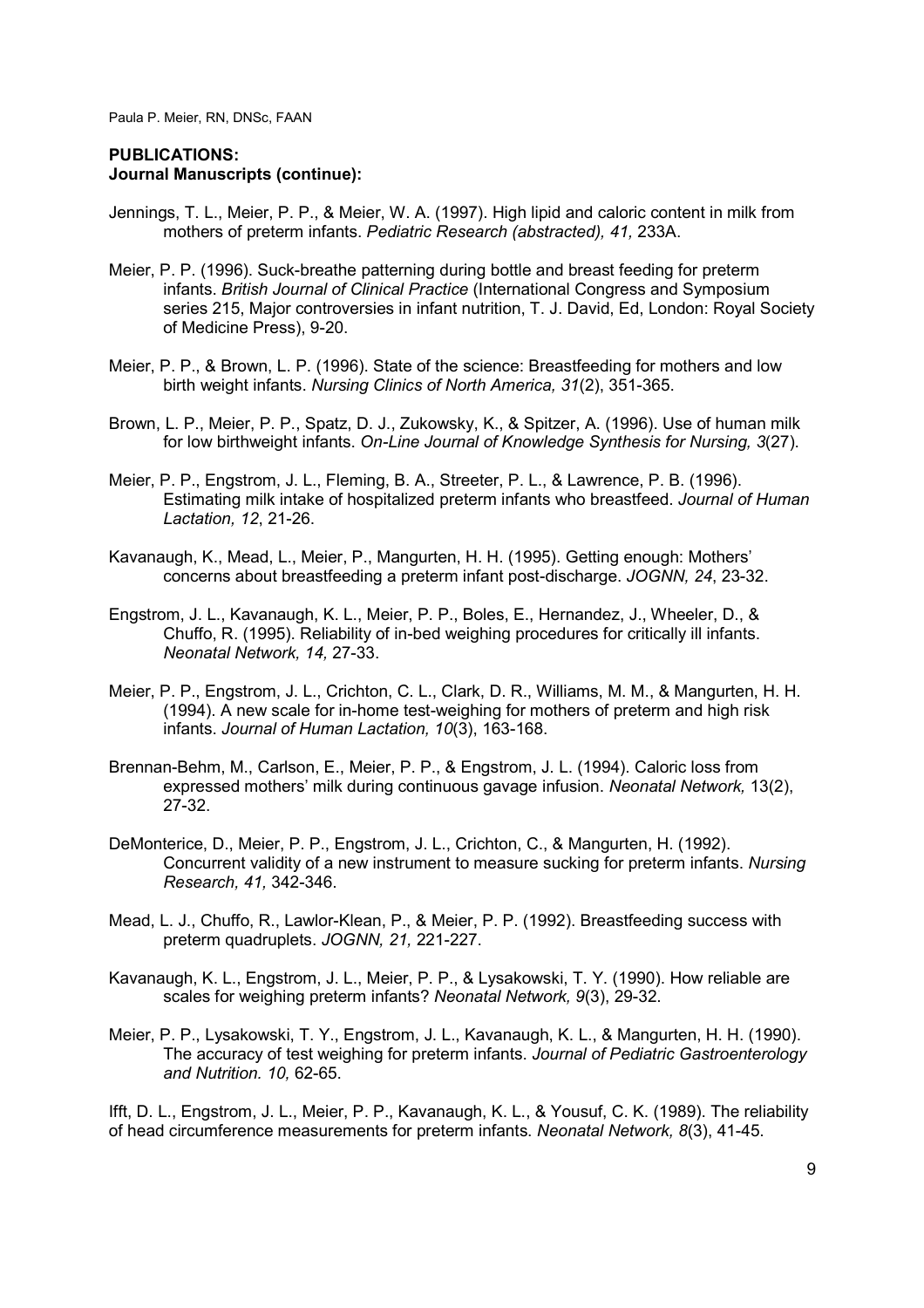- Kavanaugh, K. L., Meier, P. P., & Engstrom, J. L. (1989). The reliability of weighing procedures for preterm infants. *Nursing Research, 38,* 178-179.
- Meier, P. P., McCoy, R., Mangurten, H. (1988). Management of breastfeeding for preterm infants. *Breastfeeding Abstracts, 8*(1), 1-2.
- McCoy, R., Kadowaki, C., Wilks, S., Engstrom, J. L., & Meier, P. P. (1988). Nursing management of breastfeeding for preterm infants. *Journal of Perinatal and Neonatal Nursing, 2,* 42-45.
- Meier, P. P. (1988). Bottle and breastfeeding: Effects on transcutaneous oxygen pressure and temperature in small preterm infants. *Nursing Research, 37,* 36-41.
- Wilks, S., & Meier, P. P. (1988). Helping mothers express milk for preterm and high-risk infant feeding. *MCN, American Journal of Maternal Child Nursing, 13*(2), 121-123.
- Meier, P. P., & Anderson, G. C. (1987). Responses of small preterm infants to bottle- and breast-feeding. *MCN, American Journal of Maternal Child Nursing, 12*(2), 97-105.
- Meier, P. P., & Wilks, S. (1987). The bacteria in expressed mothers' milk. *MCN, American Journal of Maternal Child Nursing, 12*(6), 420-423.
- Meier, P. P., & Pugh, E. (1986). The case study: A viable approach to clinical research. *Research in Nursing and Health, 9,* 195-202.
- Meier, P. P., & Pugh, E. (1985). Breastfeeding behavior in small preterm infants. *MCN, American Journal of Maternal Child Nursing, 10,* 396-401.
- Meier, P. P. (1984). Critique of "Endotracheal suctioning of the neonate" (Research Commentary). *Neonatal Network, 2,* 22-26.
- Cagan, J., & Meier, P. P. (1983). Evaluation of a discharge planning tool for families of high-risk infants. *JOGNN, 12,* 275-281.
- Meier, P. P. (1983). Research methodologies in neonatal nursing. *Neonatal Network, 2*(2), 16- 22.
- Meier, P. P., & Todd, C. (1983). Four-day, forty-hour workweek for neonatal intensive care nurses. *JOGNN, 12*(S), 89S-95S.
- Meier, P. P. (1980). A program to support breastfeeding in the special care nursery. *Perinatology/Neonatology, 4,* 43-48.
- Cagan, J., & Meier, P. P. (1979). A discharge planning tool to use with families of high-risk infants. *JOGNN, 8,* 146-148.
- Meier, P. P. (1979). CPT: Which method, if any? (Research Commentary). *MCN, American Journal of Maternal Child Nursing, 4,* 310-311.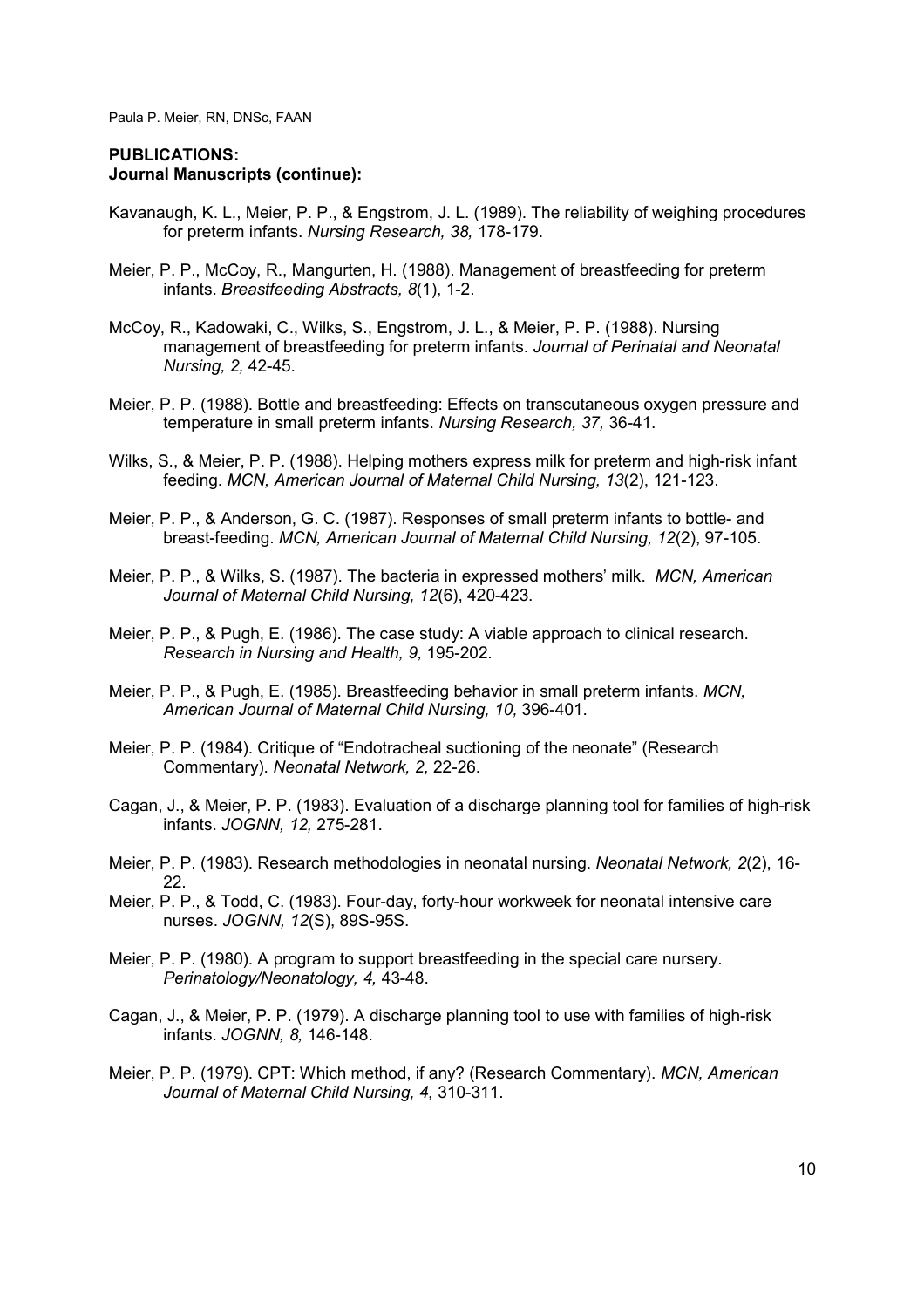### **BOOK CHAPTERS:**

- Meier, P. P., Patel, A. L., Bigger, H. R., Rossman, B., & Engstrom, J. L. (2013). Supporting breastfeeding in the neonatal intensive care unit: Rush Mother's Milk Club as a case study of evidence-based care. In Morrow A. & Chantry C. (Eds.) *Pediatric Clinics of North America: Breastfeeding Updates for the Pediatrician. (pp. 209-226). Oxford, UK:* Elsevier.
- Rossman, B., Greene, M. M., Kratovil, A., & Meier, P. P. (2012). Supporting mothers of infants in the NICU. In V. Thorley & M. C. Vickers (Eds.). *The 10th Step and Beyond: Mother Support for Breastfeeding*. Amarillo, TX: Hale Publishing, 2012.
- Engstrom, J. L., Meier, P. P., & DeCocker-Geist, K. (2012). Evidence based practices to promote, support and protect breastfeeding. In B. A. Anderson & S. Stone (Eds.). *Best practices in midwifery: Using the Evidence to Implement Change*. New York, NY: Springer Publishers.
- Engstrom, J. L., & Meier, P. P. (2012). Using self-efficacy theory to help vulnerable women breastfeed. In M. de Chesnay & B. A. Anderson (Eds.). *Caring for the vulnerable: Perspectives in nursing theory, research, and practice* (3<sup>rd</sup> ed., pp. 169-181). Burlington, MA: Jones & Bartlett Learning.
- Hurst, N. M., & Meier, P. P. (2004). Breastfeeding the preterm infant. In J. Riordan (Ed.), *Breastfeeding and Human Lactation.* (pp. 367-408). Boston: Jones and Bartlett.
- Meier, P. P., Brown, L. P., & Hurst, N. M. (1999). Breastfeeding the special care infant. In J. Riordan & K. G. Auerbach (Eds.), *Breastfeeding and Human Lactation.* Boston: Jones and Bartlett.
- Meier, P. P., & Mangurten, H. H. (1993). Breastfeeding the preterm infant. In J. Riordan & K. G. Auerbach (Eds.), *Breastfeeding and Human Lactation,* (pp. 253-278). Boston: Jones & Bartlett.
- Lefrack-Okikawa, L., & Meier, P. P. (1993). Physiological basis of metabolism and management for enteral and parenteral nutrition. In C. Kenner, A. Brueggemeyer, & L. Gunderson (Eds.), *Comprehensive Neonatal Nursing Care: A Physiologic Perspective,* (pp. 414- 433). Orlando: Saunders.
- Meier, P. P., & Riordan, J. (1983). Breastfeeding support in the high-risk nursery and at home. In J. Riordan (Ed.), *A Practical Guide to Breastfeeding,* (pp. 237-247). St. Louis: Mosby.

#### **BOOKS:**

Meier, P., & Patton, J. B. (Eds.). (1984). *Clinical decision making in neonatal intensive care.*  New York: Grune and Stratton.

### **PROFESSIONAL BOOKLETS:**

Meier, P. P. (1996). *Breastfeeding the premature infant: Health professional's guide.* Columbus, OH: Ross Pediatrics.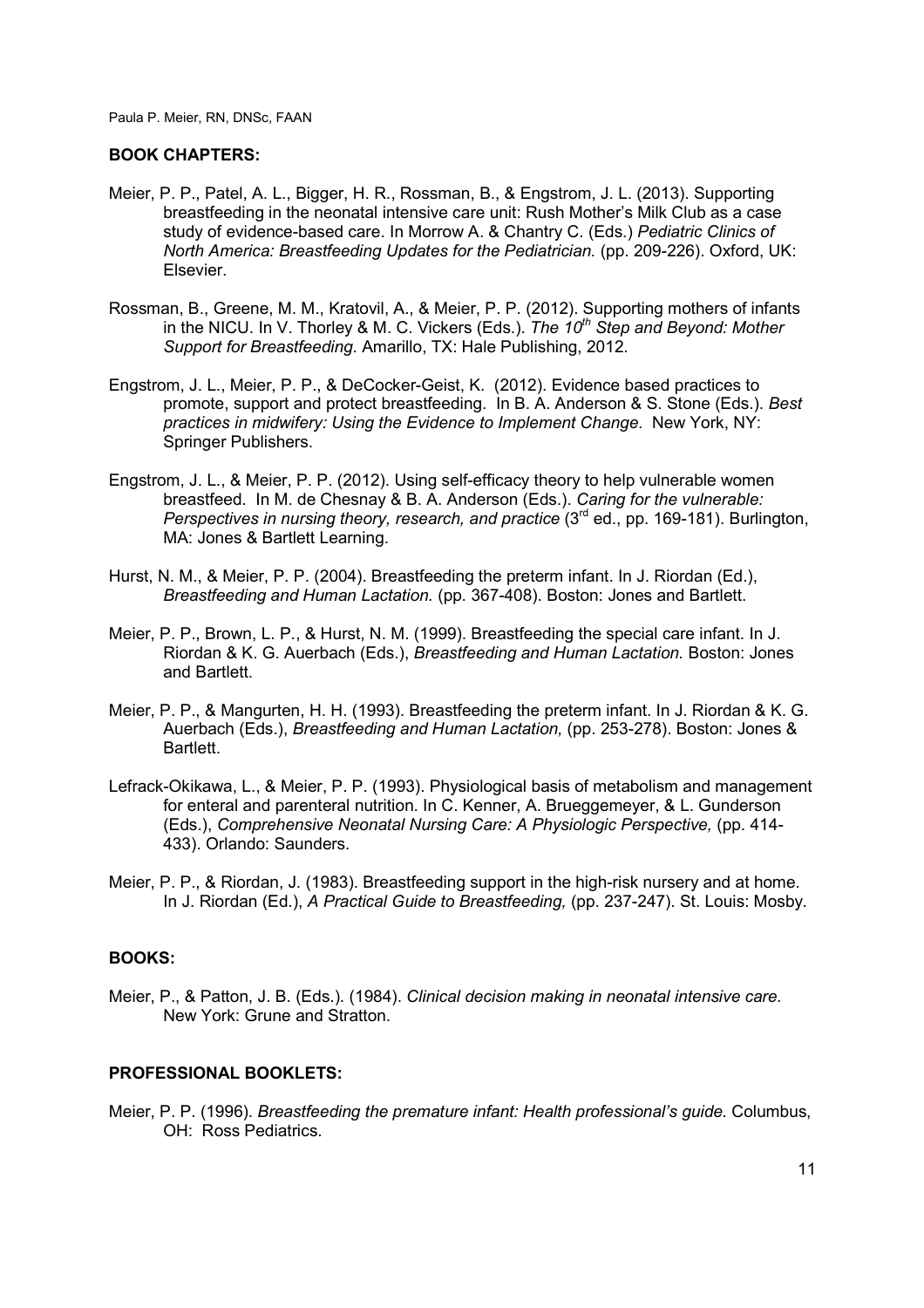#### **CONSUMER PUBLICATIONS:**

- Meier, P. P. (2011). *Breastfeeding your late preterm infant.* McHenry, IL: Medela, Inc.
- Meier, P. P. (2002). *Breastfeeding your premature baby* (2<sup>nd</sup> Ed.). Columbus, OH: Ross Pediatrics.
- Meier, P. P. (2002). *Breastfeeding your multiple babies.* Columbus, OH: Ross Pediatrics.
- Meier, P. P. (1996). *Breastfeeding your premature baby.* Columbus, OH: Ross Pediatrics.
- Meier, P. P. (1996). *Deciding to breastfeed your premature baby* (Tearsheet). Columbus, OH: Ross Pediatrics.
- Meier, P. P. (1996). *Breastfeeding your premature baby during the first week at home*  (Tearsheet). Columbus, OH: Ross Pediatrics.
- Meier, P. P. (1994). *Breastfeeding the premature baby: A research review.* News Brief 9. (pp. 1- 15). Indianapolis, IN: Parent Care, Inc.
- Meier, P. P. (1994). *The baby weightTM scale from Medela: Parents' instructions.* McHenry, IL: Medela, Inc.
- Meier, P. P. (1980). *Breastfeeding your special care baby.* Chicago, IL: Michael Reese Hospital and Medical Center.

#### **OTHER MEDIA:**

- Meier, P. P. (2012). *Lunch with the Rush Mother's Milk Club: Sharing the Science and Support.*  (Documentary about weekly luncheon meetings where families learn the science of human milk and lactation, and meet other NICU families). Chicago, IL: Rush University Medical Center.
- Meier, P. P. (2011). *In our hands: The evolution of the Rush Mother's Milk Club.* (Documentary emphasizing the development of this premier lactation program for neonatal intensive care units). Chicago, IL: Rush University Medical Center.
- Meier, P. P. (2009). *In your hands: The importance of mothers' milk for premature babies.* (Parent-focused DVD emphasizing the importance of human milk in infants that are born prematurely). Chicago, IL: Rush University Medical Center.
- Schanler, R. J., & Meier, P. P. (2002). *Mothers' milk for the premature baby* (Video for neonatologists and neonatal nurses). Columbus, OH: Children's hospital and Ross Pediatrics.
- Meier, P. P., Engstrom, J. L., & Motykowski, J. E. (2006). *Correctly-fitted breast shields for pump-dependent mothers of NICU infants.* (Educational power point presentation). McHenry, IL: Medela, Inc.
- Meier, P. P., Engstrom, J. L., & Motykowski, J. E. (2006). *Creamatocrit measures in the NICU*  (Educational power point presentation). McHenry, IL: Medela, Inc.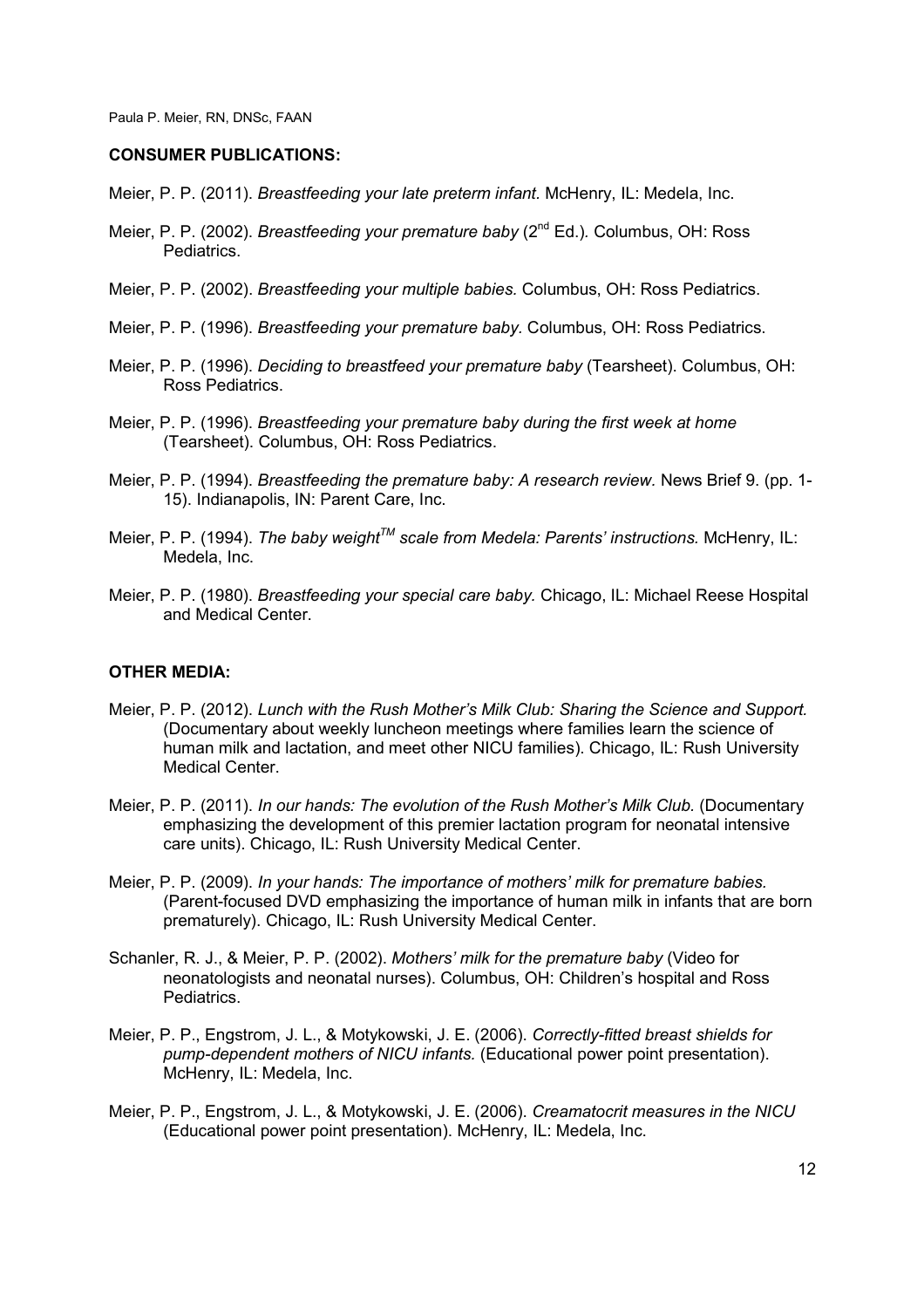## **Reviewer for Following Journals:**

- Pediatric Research
- Pediatrics
- Journal of Pediatrics
- Journal of Perinatology
- Early Human Development
- Breastfeeding Medicine
- Archives of Diseases in Childhood Fetal and Neonatal Edition
- Journal of Human Lactation
- Journal of Nutrition

## **SPECIAL HONORS AND AWARDS:**

Leadership in Research Award, Rush University Faculty Awards, June 28, 2012 President, International Society for Research in Human Milk and Lactation, 2012-present Invited participant for the Centers for Disease Control (CDC) and Office of Women's Health, *Call to Action on Breastfeeding Expert Panel,* Washington, DC, 2009

- Invited participant for NICHD expert panel: *Nutritional Challenges in the High Risk Infant,*  Bethesda, MD, 2009
- Elected Member of the Executive Council for the International Society for Research in Human Milk and Lactation, 2006
- *Recipient,* LaLeche League, International Manuscript Award for the Month, May, 2005, for *Sharing the Science on Human Milk Feedings with Mothers of VLBW Infants.* JOGNN, 34, 109-119, 2005
- *Recipient,* Distinguished Alumna Award, University of Illinois at Chicago, College of Nursing, 2005
- Rush Mothers' Milk Club Peer Counselor Program featured in Associated Press (coverage in over 300 newspapers internationally), 2005
- *Consultant* to the Centers for Disease Control (CDC) Project "Assessment of Breastfeeding-Related Maternity Care Practices", 2004-2005
- Rush Mothers' Milk Club Program of Clinical Services and Research highlighted in newspaper and television media coverage, 2004-2005
- Rush SpecialKare Keepsakes Program featured in *Chicago Sun Times,* 2004
- *Chairperson,* Centers for Disease Control (CDC) Research Review Panel for Breastfeeding Promotion Grant Applications (Special Emphasis Panel Reviews), 2004
- *L. J. Filer Lecturer,* Endowed Lectureship in Infant Nutrition; Department of Pediatrics, University of Iowa Medical Center, 2004

*Chairperson,* Expert Panel for Breastfeeding, American Academy of Nursing, 2003-present Outstanding Research Manuscript, Awarded by Journal of Human Lactation for *Nipple Shields* 

- for Preterm Infants: Effect on Milk Intake and Duration of Breastfeeding (2000), 2001 Invited Faculty Presentation (1 of 2 invited) for the 2001 Annual Meeting of the Board of Trustees, Rush-Presbyterian St. Luke's Medical Center, 2001
- *Rush Mothers' Milk Club* (SCN Lactation Program) featured on WGN News, Chicago Parent Magazine, and "It's Happening at Rush" campaign, 2001
- *Recipient* of the Jonas R. Salk Health Leadership Award for Nursing: Chicago Metropolitan Area March of Dimes, 2000
- Election to Full Membership, International Society for Research in Human Milk and Lactation (ISHRML), 1998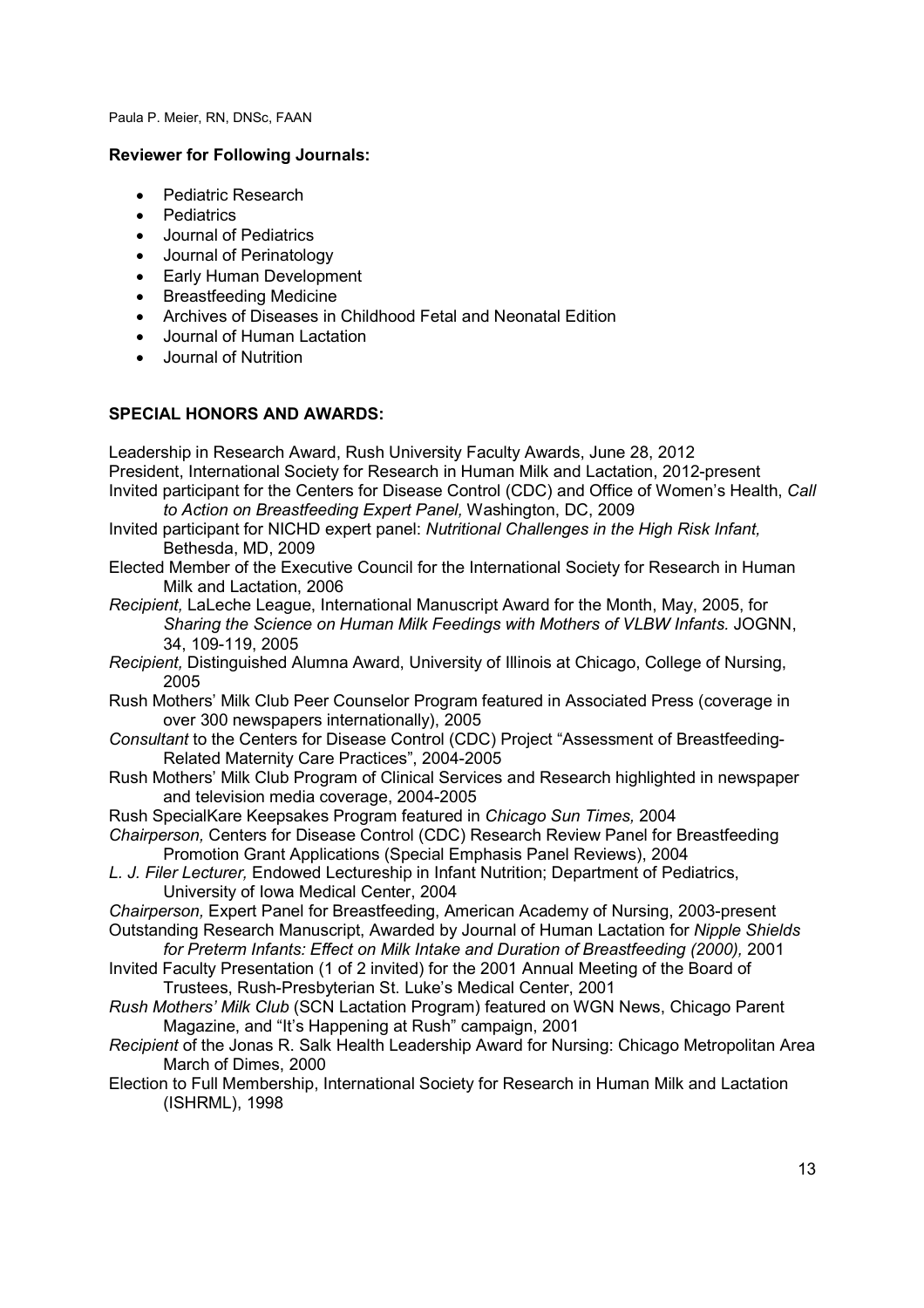# **SPECIAL HONORS AND AWARDS (continued):**

Editorial Board, Journal of Obstetric, Gynecologic, & Neonatal Nursing, 1995-1997 Outstanding Research Manuscript. Awarded by Journal of Human Lactation for *A New Scale for In-Home Measurement of Milk Intake by Mothers of Preterm Infants* (1994), 1995 Member, Board of Directors, ParentCare, International, 1993-1995 Member, Health Advisory Council, LaLeche League, International, 1992-present Elected Fellow, American Academy of Nursing, 1991 Alpha Lambda Chapter, Sigma Theta Tau Distinguished Faculty Award, 1991 *Chairperson,* NAACOG Research Utilization Project: "Transition of a preterm infant from the incubator to bassinet", 1991 Review Panel for Journal of Obstetric, Gynecologic, & Neonatal Nursing, 1991-1999 Participation in NAACOG Task Force on Research Utilization, 1990 Participation in NAACOG Task Force on Research Priorities, 1984 Kellogg Scholarship Award to a Doctoral Student, Rush University, 1982-2983 Editorial Board/Manuscript Reviewer for Neonatal Network, 1982-1985 Dean's Award to Graduating Senior Student. University of Illinois College of Nursing, 1971 Elected, Phi Kappa Phi Honor Society, 1971 Elected, Sigma Theta Tau National Honor Society, 1969

**SELECTED INVITED KEYNOTE PRESENTATIONS 2010-2011** (All presentations featured Dr. Meier's original research and its application with respect to the Rush Mothers' Milk Club):

# **2011:**

# **Upcoming presentations:**

Pregnancy and Birth Annual Conference, University of Toronto. Toronto, Canada, December 15-16, 2011.

Flemish and Belgian Midwives Association Annual Conference. Brussels, Belgium, December 6, 2011.

UNICEF 2011 Baby Friendly Initiative Conference. Liverpool, UK, November 24-25, 2011.

Baby Friendly Neonatal Care Conference and Workshop. Uppsala, Sweden, September 14-15, 2011.

Pediatrix Quality Summit Meeting. Atlanta, GA, June 29 – July 1, 2011.

# **Completed presentations:**

Neonatal Advanced Practice Nursing Forum. Washington, D., June 1-4, 2011.

Invited Neonatology Lectureship, Providence Alaska Medical Center. Anchorage, AK, May 24- 25, 2011.

2<sup>nd</sup> Annual Dannie Wahl Neonatal Lectureship, Providence St. Vincent's Medical Center, Portland, OR, May 17-19, 2011.

Pediatric Grand Round, University Hospital of Geneva. Geneva, Switzerland, April 21, 2011. 6<sup>th</sup> International Breastfeeding and Lactation Symposium; Science and Human Milk. Medela

Swiss, Amsterdam, The Netherlands, April 15-16, 2011.

15<sup>th</sup> Annual Congress of the Perinatal Association of Australia and New Zealand. Hobart, Tasmania, April 10-13, 2011.

6<sup>th</sup> Annual Conference of the Australia College of Neonatal Nurses. Hobart, Tasmania, April 8, 2011.